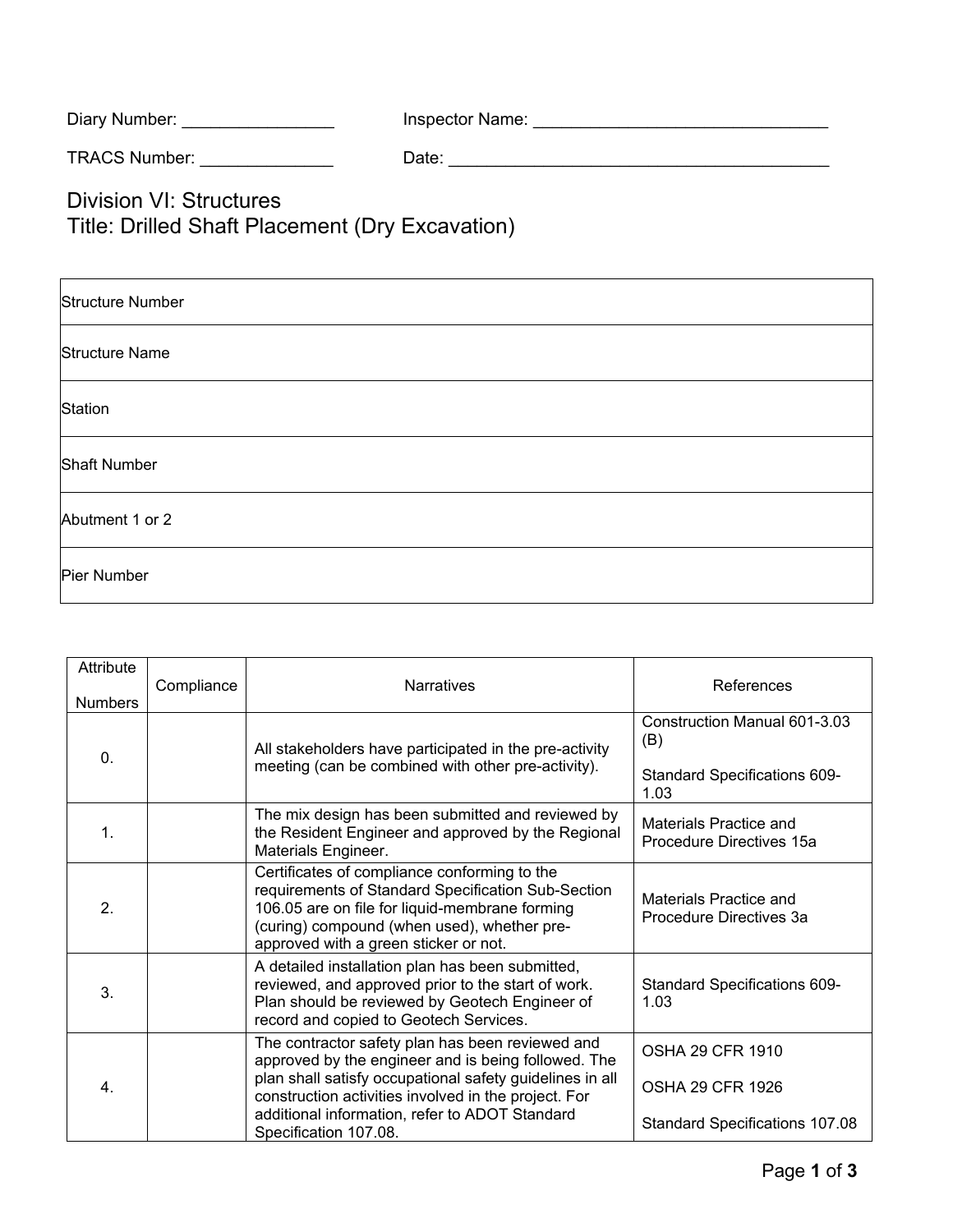| 5.  |  | The Certificates of Compliance to which state that<br>steel or iron products incorporated into the project<br>meet the Buy America Act requirements', certifying<br>that all manufacturing processes producing a steel or | 23 CFR Part 635.410                                                         |
|-----|--|---------------------------------------------------------------------------------------------------------------------------------------------------------------------------------------------------------------------------|-----------------------------------------------------------------------------|
|     |  |                                                                                                                                                                                                                           | Special Provisions 106.15                                                   |
|     |  | iron product, including any application of a coating to<br>iron or steel, occurred in the United States.                                                                                                                  | Special Provisions 106.05                                                   |
| 6.  |  | Adequate survey offset points have been set to allow<br>for checking of the center axis of the hole and rebar<br>cage locations.                                                                                          | Standard Specifications 609-<br>3.03                                        |
|     |  |                                                                                                                                                                                                                           | Standard Specifications 925-3                                               |
| 7.  |  | The confirmation shaft was constructed to verify the<br>contractor's means and methods to proceed.                                                                                                                        | <b>Standard Specifications 609-</b><br>3.02                                 |
| 8.  |  | When caving conditions are encountered, drilling is<br>suspended; construction methods are revised and<br>approved by the Engineer.                                                                                       | <b>Standard Specifications 609-</b><br>3.02<br>Standard Specifications 609- |
|     |  |                                                                                                                                                                                                                           | 3.03                                                                        |
| 9.  |  | All slurry, water and contaminated concrete are<br>contained as provided for in the approved project<br>SWPPP.                                                                                                            | <b>Erosion and Pollution Control</b><br>Manual NS-3                         |
|     |  |                                                                                                                                                                                                                           | Special Provision 104.09                                                    |
| 10. |  | The maximum variation from the drilled shaft axis is<br>checked and documented on each shaft (maximum<br>allowed is 5% of the shaft diameter, not to exceed<br>three inches from the plans location).                     | <b>Standard Specifications 609-</b><br>3.03                                 |
|     |  | The contractor is checking and verifying compliance                                                                                                                                                                       |                                                                             |
| 11. |  | of all plumbness checks for each shaft and submitting<br>the results to the Engineer (maximum deviation $= 1$ -<br>$1/2%$ ).                                                                                              | Standard Specifications 609-<br>3.03                                        |
| 12. |  | When casing is required, the inside diameter is not<br>less than the specified drill shaft size.                                                                                                                          | Standard Specifications 609-<br>2.03                                        |
|     |  |                                                                                                                                                                                                                           | Standard Specifications 609-<br>3.03                                        |
| 13. |  | When steel casing is used, it conforms to the<br>requirements of AASHTO M270 (ASTM A709), Grade<br>36, unless otherwise specified.                                                                                        | Standard Specifications 609-<br>2.03                                        |
|     |  | Satisfactory material is encountered during the drilling                                                                                                                                                                  | <b>Construction Manual 105.11</b>                                           |
| 14. |  | of the shaft (stratum is the same as indicated on the<br>boring logs).                                                                                                                                                    | <b>Standard Specifications 609-</b><br>3.03                                 |
|     |  | All loose material is satisfactorily removed from the                                                                                                                                                                     | <b>Construction Manual 105.11</b>                                           |
| 15. |  | bottom of the shaft in accordance with the approved<br>plan prior to placement of the reinforcing steel cage.                                                                                                             | Standard Specifications 609-<br>3.03                                        |
| 16. |  | Adequate survey offset points have been set to allow<br>for checking of the center axis of the hole and rebar<br>cage locations.                                                                                          | Standard Specifications 609-<br>3.03                                        |
| 17. |  | Adjacent shafts, unless separated by a minimum of<br>three shaft diameters, are not drilled until the<br>concrete in the first shaft has been in place for a<br>minimum of 48 hours.                                      | Standard Specifications 609-<br>3.03                                        |
| 18. |  | Open excavations are covered at the end of each<br>shaft per the approved safety plan.                                                                                                                                    | Standard Specifications 107.08                                              |
| 19. |  | A Reinforcing steel quantlist has been completed.                                                                                                                                                                         | <b>Construction Bulletin 07-01</b>                                          |
| 20. |  | Reinforcing steel cage was picked per the approved<br>plan and set in drill shaft.                                                                                                                                        | Standard Specifications 609-<br>1.03                                        |